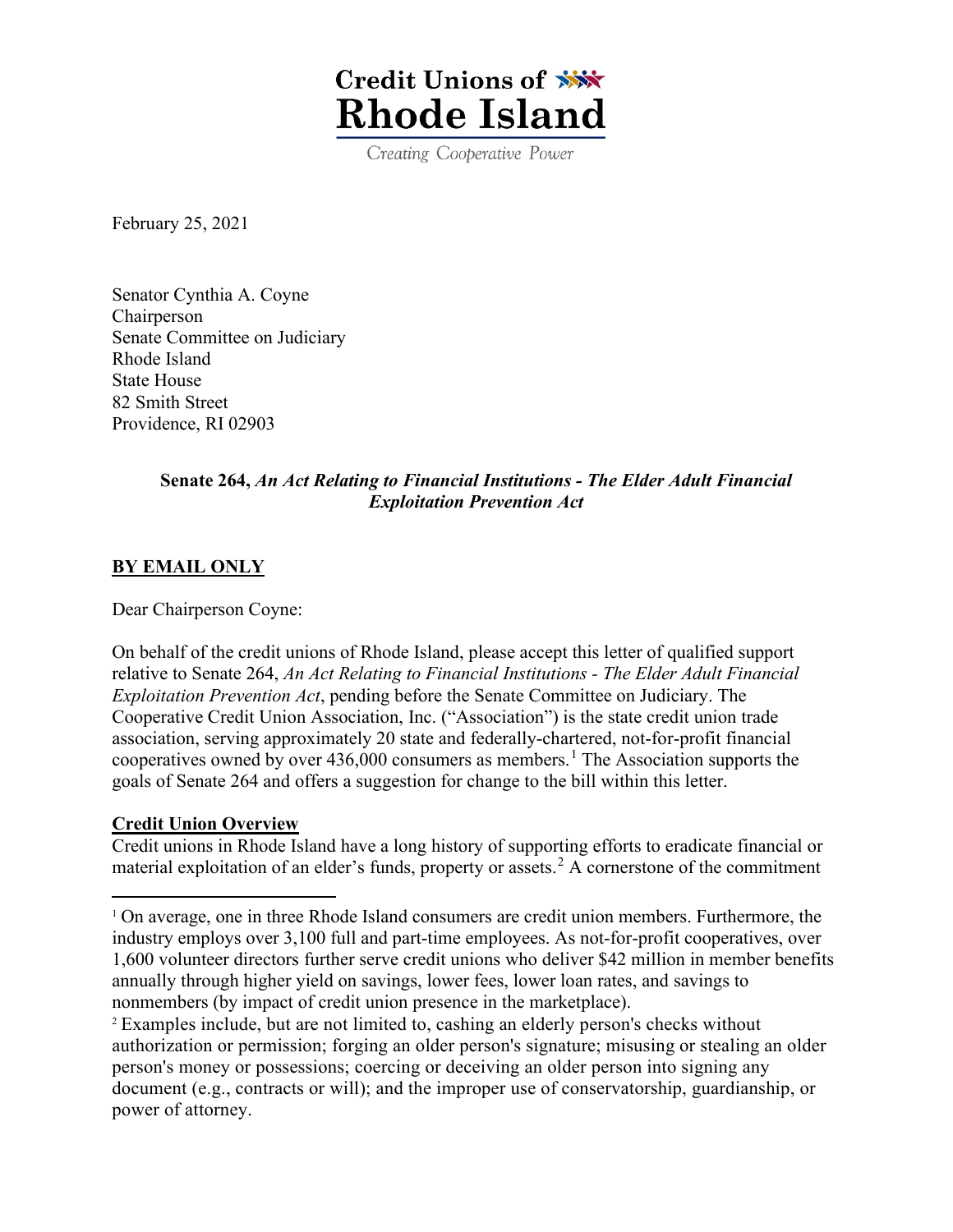Senate 264 *An Act Relating to Financial Institutions - The Elder Adult Financial Exploitation Prevention Act* Page 2

of credit unions in Rhode Island to elders is rooted in their continuing financial investment in having frontline staff become certified in a web-based credit union educational program referred to as CU Senior Safeguard. The thrust of the educational training is to credential employees with knowledge about elder financial exploitation, how to spot it and what to do in responding to it. To become more familiar with elder financial abuse and to take action in local communities, credit unions also made this online program accessible to all, credit union members, families and beyond, at no cost on a credit union sponsored website: www.BetterValuesBetter Banking.com.

Within local credit unions, over 250 employees of credit unions have participated in the CU Senior Safeguard Training and are certified to help prevent and stop elder financial abuse beginning at the first contact with a credit union.<sup>[3](#page-1-0)</sup> Many credit unions have engaged in certification of 100% of all employees.

Prior to the COVID-19 state of emergency, efforts had also expanded to host "Lunch & Learn" events in Rhode Island at senior centers for credit unions to highlight awareness and concerns of elder financial abuse, as well as the value CU Senior Safeguard can bring in the fight to prevent it. Finally, to reinforce principles learned, the Association created an online Elder Financial Abuse Compliance Toolkit, available 24/7, to assist member credit unions and stakeholders in combatting elder exploitation.[4](#page-1-1)

# **Credit Union Priority Issues in Senate 264**

19-34-2(b)(2)(i-ii). Reporting suspected financial exploitation of elder adults.

The Association appreciates the need for timely reporting of suspected activity under the bill, and notes with support the extension of the timeframe for reporting from previous versions of the bill. As many credit unions continue to work with a rotating, remote or reduced capacity workforce under the COVID-19 state of emergency, the additional flexibility in reporting timeframes of no later than two days to the seventh business day will permit credit unions to act in a timely manner reflective of their business operating environment.

## 19-34-3. Notifying third parties of suspected financial exploitation or abuse.

The Association supports provisions that permit a credit union, as a regulated financial institution, to notify a non-participatory third party reasonably associated with the elder adult of any suspected financial exploitation or abuse. Financial abuse is most often committed by a family member or caretaker who has access to the senior's financial accounts and records. These provisions will greatly assist credit unions in working with a variety of family, extended family members or other accountholders to help protect elderly members. Often credit union staff are

<span id="page-1-0"></span><sup>&</sup>lt;sup>3</sup> Training areas include: 1) Expectations of a Financial Caregiver: understand the role and expectations of a financial caregiver; 2) Preventing Elder Fraud: learn about scams and financial abuse targeting older individuals and how to stop them; 3) Planning for a Caregiver: learn what a caregiver does and how to select one that meets your specific needs; and 4) Becoming a Caregiver: review legal caregiver roles and understand how to plan ahead.

<span id="page-1-1"></span><sup>4</sup> [https://www.ccua.org/compliance/compliance-toolkits/preventing-elder-financial-exploitation](https://www.ccua.org/compliance/compliance-toolkits/preventing-elder-financial-exploitation-compliance-toolkit)[compliance-toolkit.](https://www.ccua.org/compliance/compliance-toolkits/preventing-elder-financial-exploitation-compliance-toolkit)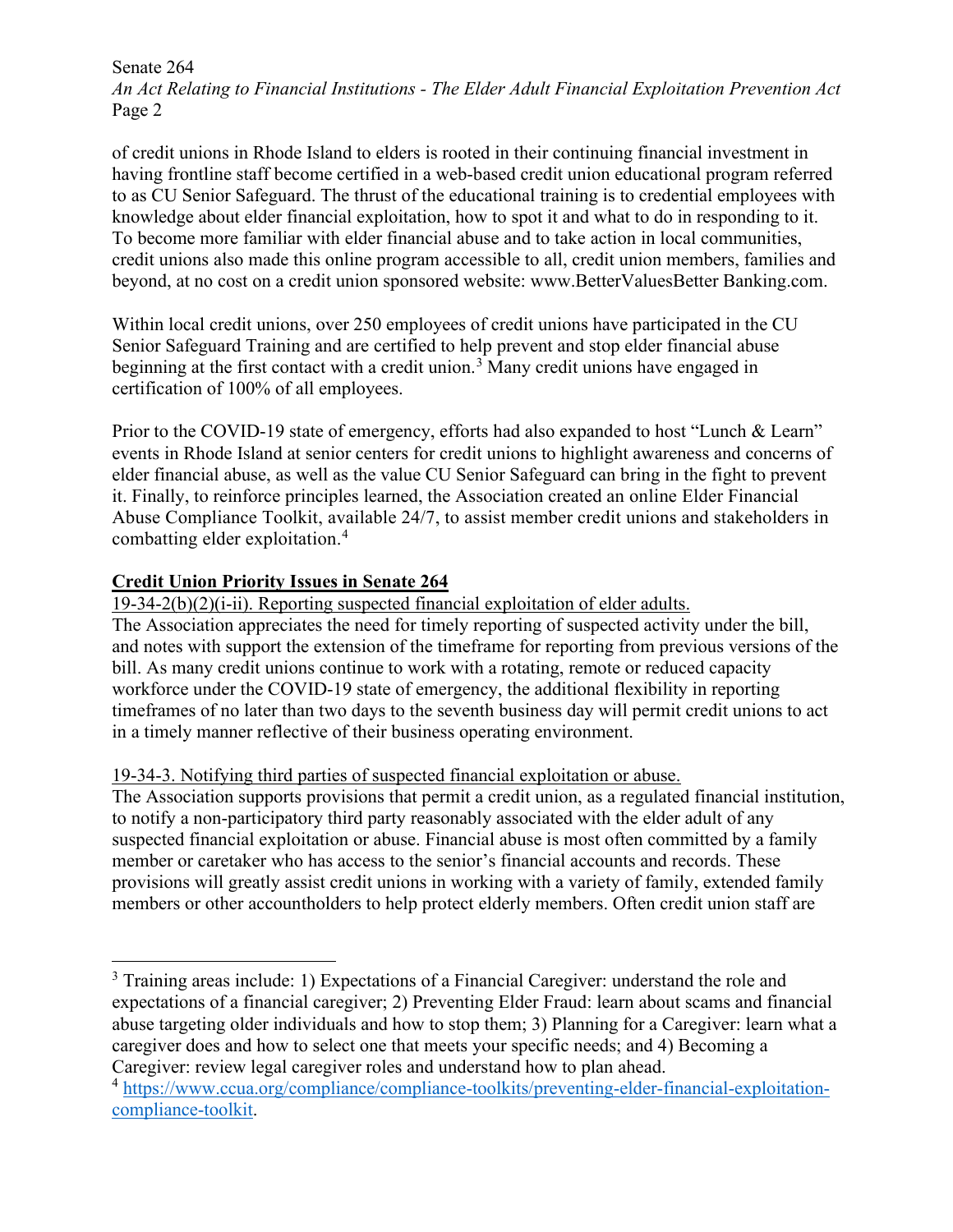Senate 264

*An Act Relating to Financial Institutions - The Elder Adult Financial Exploitation Prevention Act* Page 3

amongst the first points of contact to discern abuse and therefore, make them the essential first responders to tackle prohibited abuse.

19-34-4. Temporary hold on transactions in certain cases of suspected financial exploitation. The Association supports provisions found in Senate 264 that permit an account hold on certain transactions. The inclusion of these provisions adds clarity as well as another tool for credit unions to use to help vulnerable members in a timely manner.

### 19-34-5. Immunity.

The Association is pleased that Senate 264 contains provisions to generally grant immunity to employees of credit unions from civil or criminal liability arising from the notification, report, testimony, or participation in a judicial proceeding, unless the employee or regulated institution acted in bad faith. In addition, it is noted that immunity is also generally extended to regulated institutions as well acting in good faith. The Association, however, questions the application of the phrase "disciplinary action" in line 18 of the bill to regulated financial institutions. It may be more directly applicable to employees of such institutions.

### 19-34-7. Training

The Association supports the inclusion of employee training and believes that the credit union industry sponsored program CU Senior Safeguard meets the proposed statutory requirements. Accordingly, the ability for regulated institutions to develop their own training is strongly supported.

Additionally, the Association appreciates the extended timeframes provided to mandate training, from a date certain to a more flexible period of 45 days after passage. This more flexible window of time to provide training will allow credit unions to access and to institutionalize quality training across a credit union's workforce and locations. It is also a more realistic schedule as Rhode Island continues to further open the business community.

## **Credit Union Suggestions for Change in Senate 264**

## 19-34-6. Records

Depending on the situation, regulated financial institutions may be required to research and compile extensive information over a period of time as part of the process to trace or document a claim of elder financial abuse or exploitation as investigations proceed. The Association is very mindful of members with limited financial resources who are preyed upon in these circumstances and does not seek to exacerbate or further injure those most in need. However, if an elderly person, who is in need of intervention to forestall economic injury, has sufficient resources to pay for part or all of the actual cost of document production, then the Association respectfully encourages the ability to recover such costs in the bill from the appropriate investigatory agency.

## **Conclusion**

Local credit unions in Rhode Island have dedicated much time and effort to help lead the way in efforts to protect seniors and their life savings from loss, abuse, and scams. The Association applauds efforts to advance Senate 264 as another important tool to achieve our collective goal